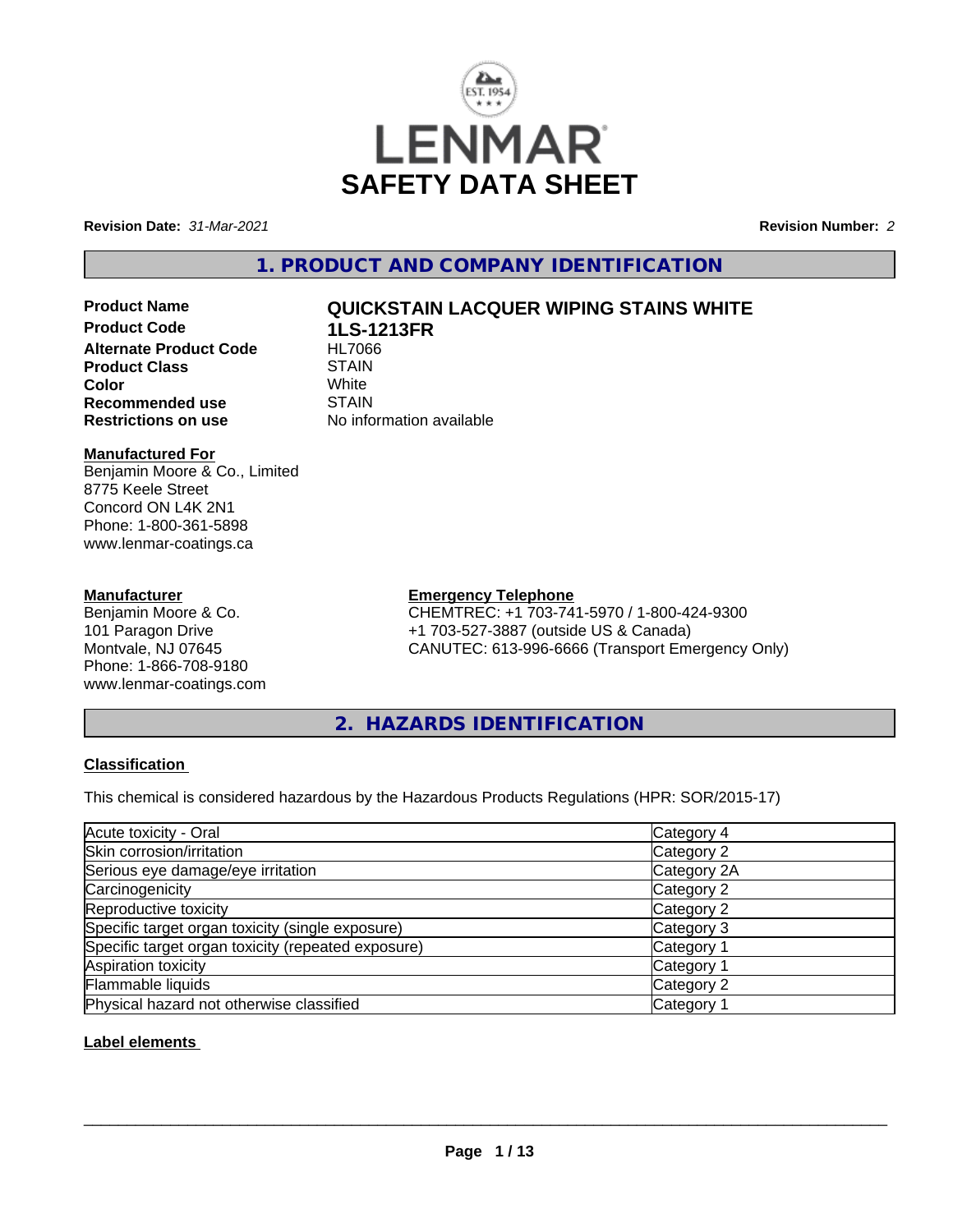#### **Danger**

#### **Hazard statements**

Harmful if swallowed Causes skin irritation Causes serious eye irritation Suspected of causing cancer Suspected of damaging fertility or the unborn child May cause respiratory irritation. May cause drowsiness or dizziness Causes damage to organs through prolonged or repeated exposure May be fatal if swallowed and enters airways Highly flammable liquid and vapor Reactive flammable material



**Appearance** liquid **Odor** solvent

#### **Precautionary Statements - Prevention**

Obtain special instructions before use Do not handle until all safety precautions have been read and understood Use personal protective equipment as required Wash face, hands and any exposed skin thoroughly after handling Do not eat, drink or smoke when using this product Wear eye/face protection Do not breathe dust/fume/gas/mist/vapors/spray Use only outdoors or in a well-ventilated area Keep away from heat, hot surfaces, sparks, open flames and other ignition sources. No smoking Keep container tightly closed Ground/bond container and receiving equipment Use explosion-proof electrical/ventilating/lighting/equipment Use only non-sparking tools Take precautionary measures against static discharge Keep cool

#### **Precautionary Statements - Response**

IF exposed or concerned: Get medical advice/attention

#### **Eyes**

IF IN EYES: Rinse cautiously with water forseveral minutes. Remove contact lenses, if present and easy to do. Continue rinsing

If eye irritation persists: Get medical advice/attention **Skin**

If skin irritation occurs: Get medical advice/attention

IF ON SKIN (or hair): Remove/Take off immediately all contaminated clothing. Rinse skin with water/shower Wash contaminated clothing before reuse

**Inhalation**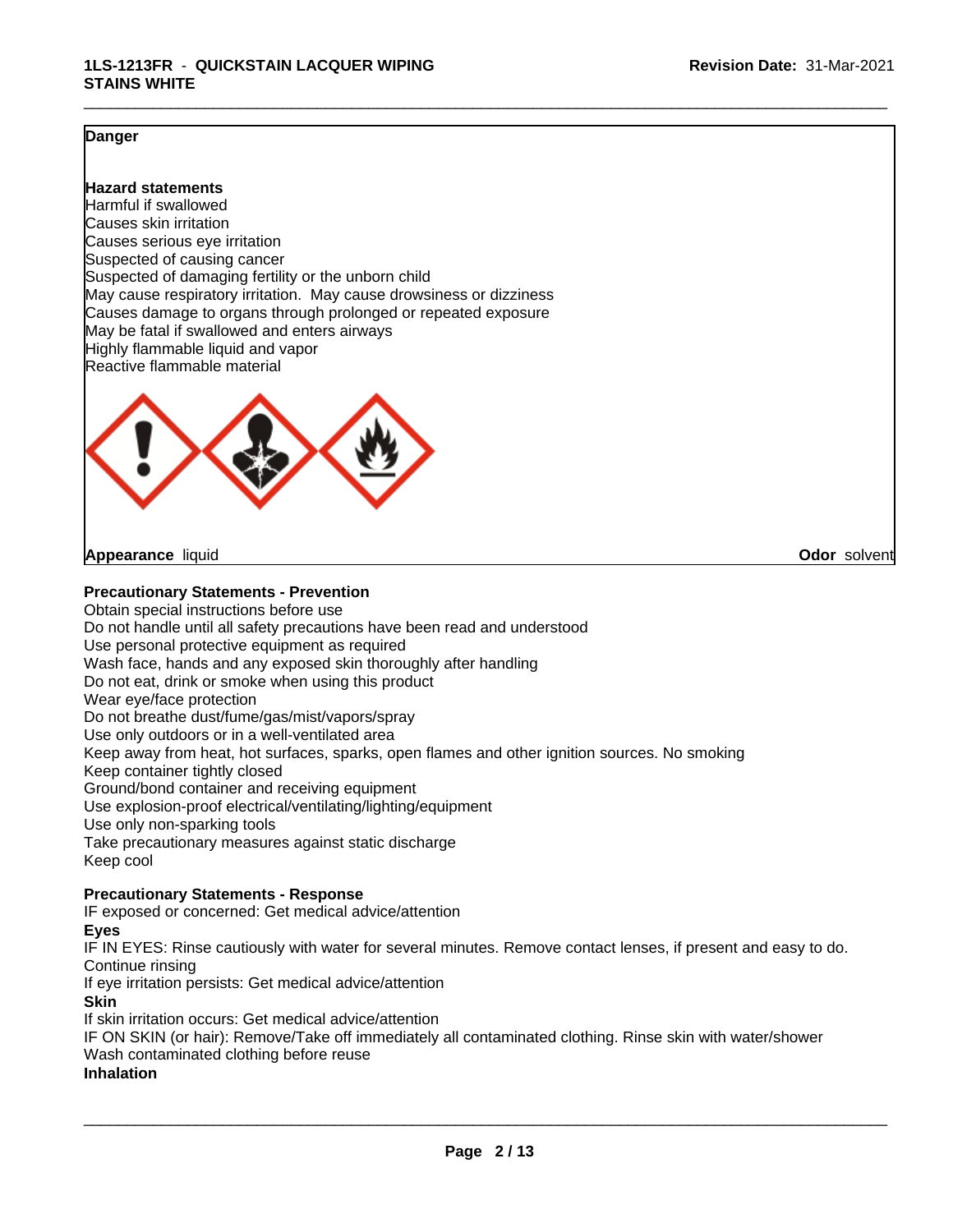#### **1LS-1213FR** - **QUICKSTAIN LACQUER WIPING STAINS WHITE**

IF INHALED: Remove victim to fresh air and keep atrest in a position comfortable for breathing **Ingestion** IF SWALLOWED: Immediately call a POISON CENTER or doctor/physician Do NOT induce vomiting Rinse mouth **Fire** In case of fire: Use CO2, dry chemical, or foam for extinction

#### **Precautionary Statements - Storage**

Store locked up Store in a well-ventilated place. Keep container tightly closed

#### **Precautionary Statements - Disposal**

Dispose of contents/container to an approved waste disposal plant

# **Other information**

No information available

# **3. COMPOSITION INFORMATION ON COMPONENTS**

\_\_\_\_\_\_\_\_\_\_\_\_\_\_\_\_\_\_\_\_\_\_\_\_\_\_\_\_\_\_\_\_\_\_\_\_\_\_\_\_\_\_\_\_\_\_\_\_\_\_\_\_\_\_\_\_\_\_\_\_\_\_\_\_\_\_\_\_\_\_\_\_\_\_\_\_\_\_\_\_\_\_\_\_\_\_\_\_\_\_\_\_\_

| <b>Chemical name</b>                          | CAS No.        | Weight-%      | <b>Hazardous Material</b><br>registry number<br>(HMIRA registry #) | Date HMIRA filed and<br>Information Review Act date exemption granted<br>(if applicable) |
|-----------------------------------------------|----------------|---------------|--------------------------------------------------------------------|------------------------------------------------------------------------------------------|
| 2-Butoxyethanol                               | 111-76-2       | $10 - 30%$    |                                                                    |                                                                                          |
| Titanium dioxide                              | 13463-67-7     | $10 - 30%$    |                                                                    | -                                                                                        |
| Propylene glycol monomethyl<br>ether acetate  | 108-65-6       | $10 - 30%$    |                                                                    |                                                                                          |
| Distillates, petroleum,<br>hydrotreated light | 64742-47-8     | $5 - 10%$     |                                                                    |                                                                                          |
| n-Butyl acetate                               | 123-86-4       | $3 - 7%$      |                                                                    |                                                                                          |
| Stoddard solvent                              | 8052-41-3      | $1 - 5%$      |                                                                    |                                                                                          |
| VM&P naphtha                                  | 64742-89-8     | $1 - 5%$      |                                                                    | ۰                                                                                        |
| Acetone                                       | 67-64-1        | - 5%          |                                                                    |                                                                                          |
| cellulose, nitrate                            | 9004-70-0      | - 5%          |                                                                    |                                                                                          |
| Isobutyl alcohol                              | 78-83-1        | $-5%$         |                                                                    |                                                                                          |
| Toluene                                       | 108-88-3       | $0.5 - 1%$    |                                                                    |                                                                                          |
| Ethyl benzene                                 | $100 - 41 - 4$ | $0.1 - 0.25%$ |                                                                    |                                                                                          |

**Confidential Business Information note**

\*The exact percentage (concentration) of composition has been withheld as a trade secret

 $\overline{\phantom{a}}$  ,  $\overline{\phantom{a}}$  ,  $\overline{\phantom{a}}$  ,  $\overline{\phantom{a}}$  ,  $\overline{\phantom{a}}$  ,  $\overline{\phantom{a}}$  ,  $\overline{\phantom{a}}$  ,  $\overline{\phantom{a}}$  ,  $\overline{\phantom{a}}$  ,  $\overline{\phantom{a}}$  ,  $\overline{\phantom{a}}$  ,  $\overline{\phantom{a}}$  ,  $\overline{\phantom{a}}$  ,  $\overline{\phantom{a}}$  ,  $\overline{\phantom{a}}$  ,  $\overline{\phantom{a}}$ 

# **4. FIRST AID MEASURES**

**General Advice If symptoms persist, call a physician. Show this safety data** If symptoms persist, call a physician. Show this safety data sheet to the doctor in attendance.

**Eye Contact Immediate medical attention is required. Immediately flush immediate medical attention is required. Immediately flush** with plenty of water. After initial flushing, remove any contact lenses and continue flushing for at least 15 minutes.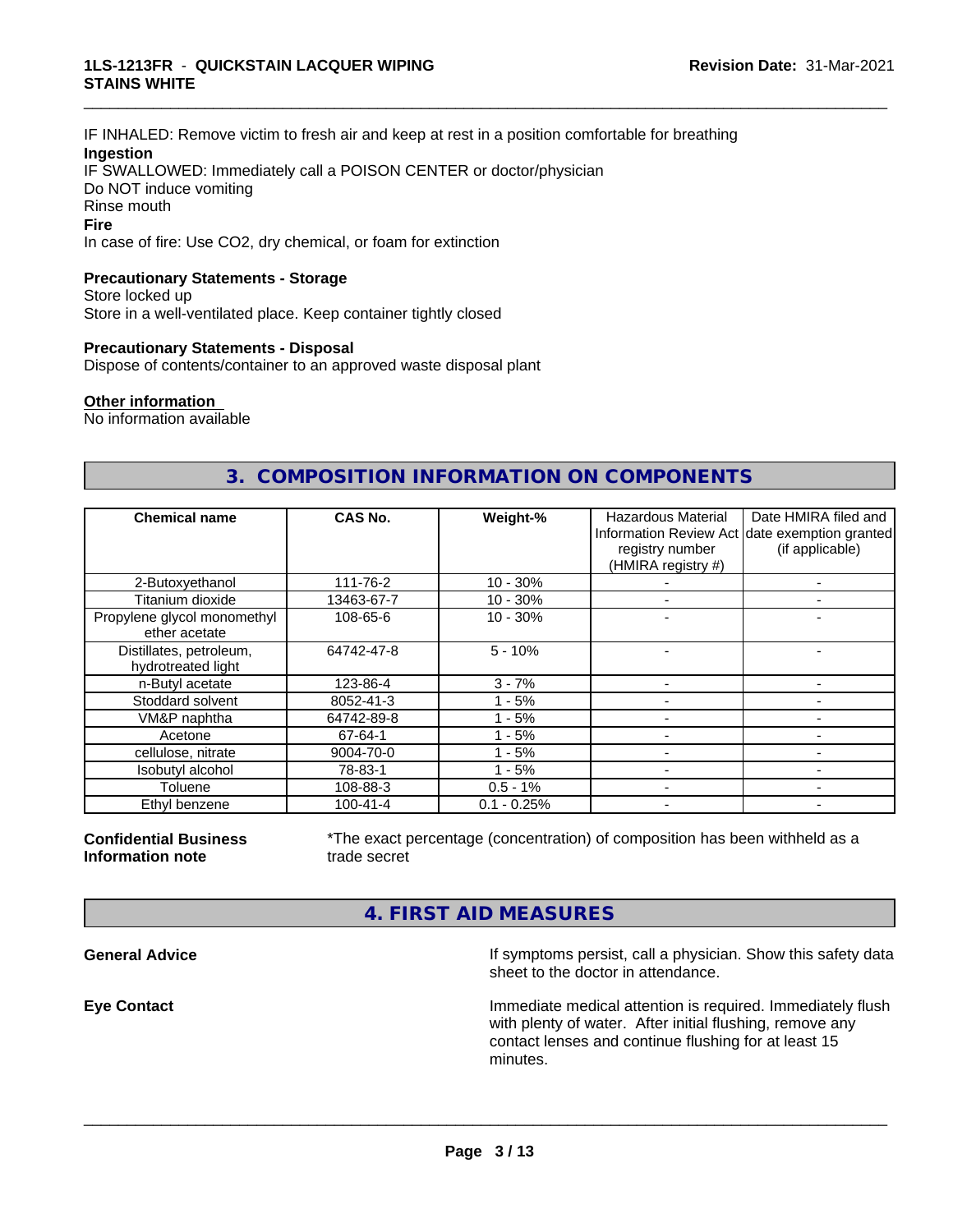| <b>Skin Contact</b>                    | Wash off immediately with soap and plenty of water<br>removing all contaminated clothes and shoes. If skin<br>irritation persists, call a physician.                                             |
|----------------------------------------|--------------------------------------------------------------------------------------------------------------------------------------------------------------------------------------------------|
| <b>Inhalation</b>                      | Move to fresh air. If symptoms persist, call a physician.<br>If not breathing, give artificial respiration. Call a physician<br>immediately.                                                     |
| Ingestion                              | Clean mouth with water and afterwards drink plenty of<br>water. Do not induce vomiting without medical advice.<br>Never give anything by mouth to an unconscious person.<br>Consult a physician. |
| <b>Protection Of First-Aiders</b>      | Use personal protective equipment.                                                                                                                                                               |
| <b>Most Important Symptoms/Effects</b> | No information available.                                                                                                                                                                        |
| <b>Notes To Physician</b>              | Treat symptomatically.                                                                                                                                                                           |

**5. FIRE-FIGHTING MEASURES**

| <b>Flammable Properties</b>                                                      | Vapors may travel considerable distance to a source of<br>ignition and flash back. Vapors may cause flash fire.                                                                                                                                                                                |
|----------------------------------------------------------------------------------|------------------------------------------------------------------------------------------------------------------------------------------------------------------------------------------------------------------------------------------------------------------------------------------------|
| <b>Suitable Extinguishing Media</b>                                              | Foam, dry powder or water. Use extinguishing measures<br>that are appropriate to local circumstances and the<br>surrounding environment.                                                                                                                                                       |
| Protective equipment and precautions for firefighters                            | As in any fire, wear self-contained breathing apparatus<br>pressure-demand, MSHA/NIOSH (approved or equivalent)<br>and full protective gear.                                                                                                                                                   |
| <b>Hazardous combustion products</b>                                             | Burning may result in carbon dioxide, carbon monoxide<br>and other combustion products of varying composition<br>which may be toxic and/or irritating.                                                                                                                                         |
| <b>Specific Hazards Arising From The Chemical</b>                                | Flammable. Flash back possible over considerable<br>distance. Keep product and empty container away from<br>heat and sources of ignition. Closed containers may<br>rupture if exposed to fire or extreme heat. Thermal<br>decomposition can lead to release of irritating gases and<br>vapors. |
| <b>Sensitivity to mechanical impact</b>                                          | No                                                                                                                                                                                                                                                                                             |
| Sensitivity to static discharge                                                  | Yes                                                                                                                                                                                                                                                                                            |
| <b>Flash Point Data</b><br>Flash point (°F)<br>Flash Point (°C)<br><b>Method</b> | 47<br>8<br><b>PMCC</b>                                                                                                                                                                                                                                                                         |
| <b>Flammability Limits In Air</b>                                                |                                                                                                                                                                                                                                                                                                |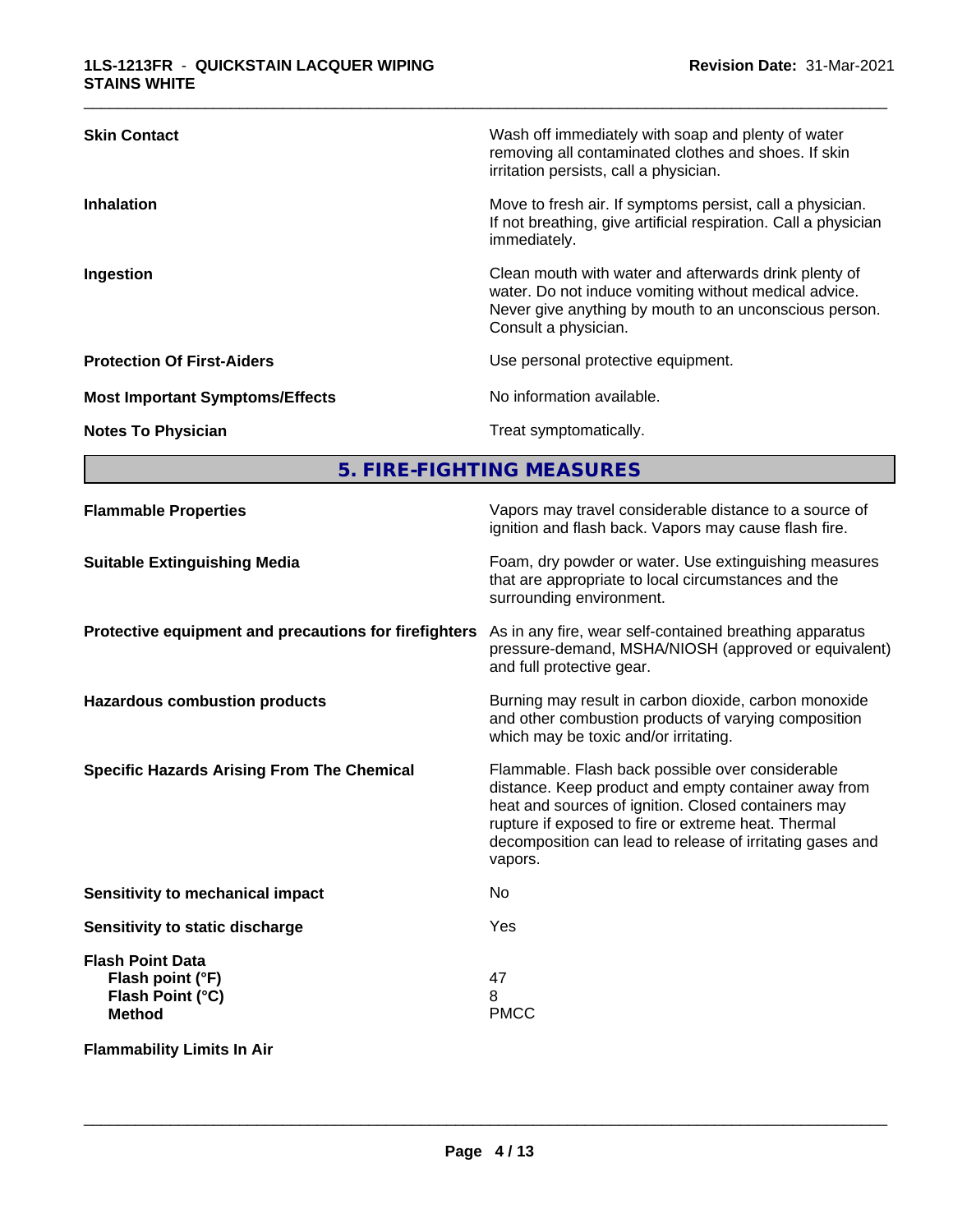#### **Lower flammability limit:**<br> **Upper flammability limit:** Not available<br>
Not available **Upper flammability limit:**

\_\_\_\_\_\_\_\_\_\_\_\_\_\_\_\_\_\_\_\_\_\_\_\_\_\_\_\_\_\_\_\_\_\_\_\_\_\_\_\_\_\_\_\_\_\_\_\_\_\_\_\_\_\_\_\_\_\_\_\_\_\_\_\_\_\_\_\_\_\_\_\_\_\_\_\_\_\_\_\_\_\_\_\_\_\_\_\_\_\_\_\_\_

**NFPA Health:** 3 **Flammability:** 3 **Instability:** 1 **Special:** Not Applicable

#### **NFPA Legend**

- 0 Not Hazardous
- 1 Slightly
- 2 Moderate
- 3 High
- 4 Severe

*The ratings assigned are only suggested ratings, the contractor/employer has ultimate responsibilities for NFPA ratings where this system is used.*

*Additional information regarding the NFPA rating system is available from the National Fire Protection Agency (NFPA) at www.nfpa.org.*

# **6. ACCIDENTAL RELEASE MEASURES**

| Remove all sources of ignition. Take precautions to<br>prevent flashback. Ground and bond all containers and<br>handling equipment. Take precautionary measures against<br>static discharges. Ensure adequate ventilation. Avoid<br>contact with skin, eyes and clothing. Use personal<br>protective equipment.  |
|------------------------------------------------------------------------------------------------------------------------------------------------------------------------------------------------------------------------------------------------------------------------------------------------------------------|
| Prevent further leakage or spillage if safe to do so. Do not<br>allow material to contaminate ground water system.<br>Prevent product from entering drains. Do not flush into<br>surface water or sanitary sewer system. Local authorities<br>should be advised if significant spillages cannot be<br>contained. |
| See Section 12 for additional Ecological Information.                                                                                                                                                                                                                                                            |
| Dam up. Soak up with inert absorbent material. Use a<br>non-sparking or explosion proof means to transfer material<br>to a sealed, appropriate container for disposal. Clean<br>contaminated surface thoroughly.                                                                                                 |
|                                                                                                                                                                                                                                                                                                                  |

**7. HANDLING AND STORAGE**

**Handling Handling Avoid contact with skin, eyes and clothing. Wear personal and <b>Handling Avoid contact with skin, eyes and clothing. Wear personal** protective equipment. Do not breathe vapors or spray mist. Use only in ventilated areas. Prevent vapor build-up by providing adequate ventilation during and after use.

> Take precautionary measures against static discharges. To avoid ignition of vapors by static electricity discharge, all metal parts of the equipment must be grounded. Keep away from heat, sparks and flame. Do not smoke. Extinguish all flames and pilot lights, and turn off stoves, heaters, electric motors and other sources of ignition during use and until all vapors are gone. Ignition and/or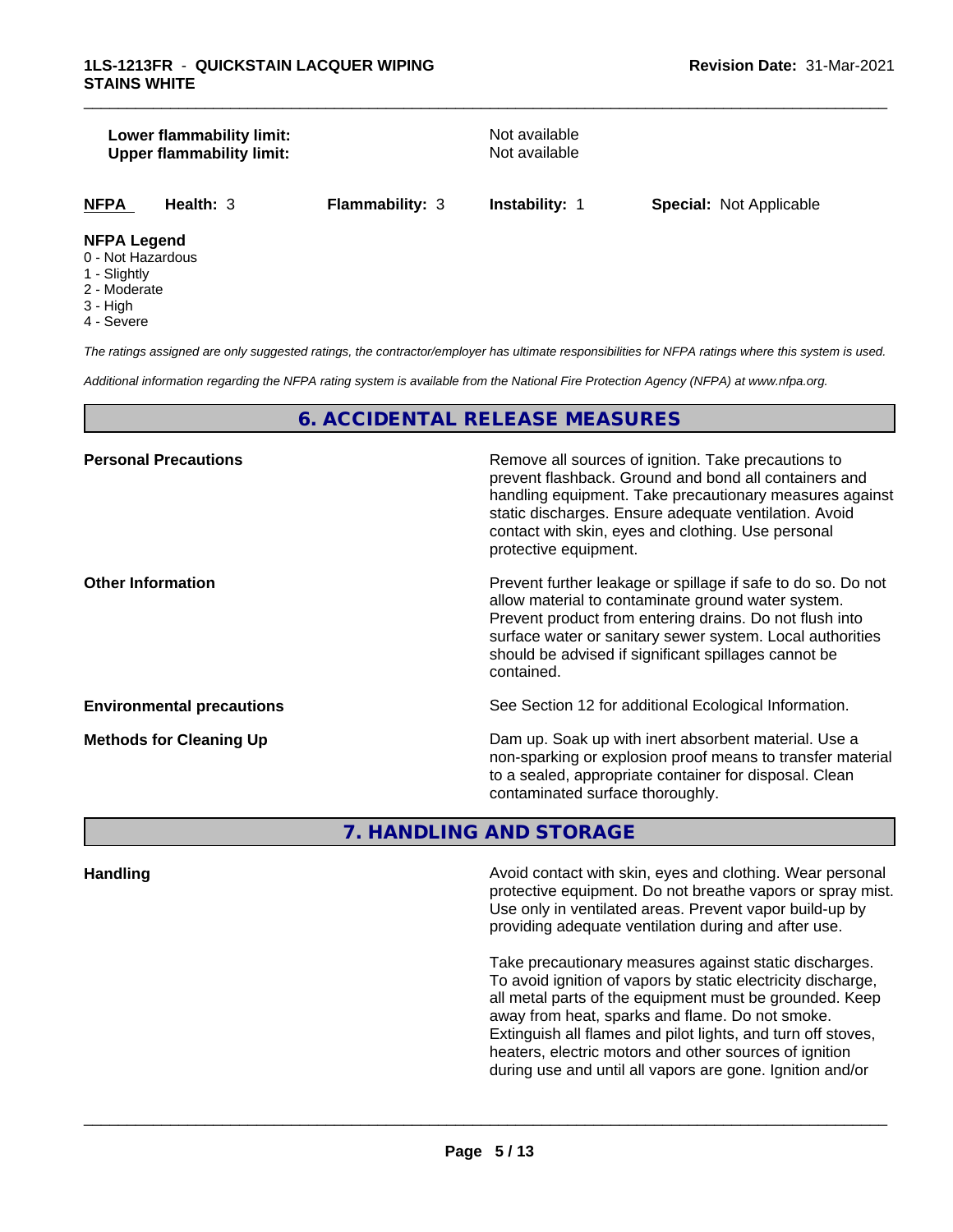flash back may occur.

\_\_\_\_\_\_\_\_\_\_\_\_\_\_\_\_\_\_\_\_\_\_\_\_\_\_\_\_\_\_\_\_\_\_\_\_\_\_\_\_\_\_\_\_\_\_\_\_\_\_\_\_\_\_\_\_\_\_\_\_\_\_\_\_\_\_\_\_\_\_\_\_\_\_\_\_\_\_\_\_\_\_\_\_\_\_\_\_\_\_\_\_\_

**Storage Keep containers tightly closed in a dry, cool and get a dry and structure in a dry and structure in a dry and structure in a dry and structure in a dry and structure in a dry and structure in a dry and structure** well-ventilated place. Keep away from heat. Keep away from open flames, hot surfaces and sources of ignition. Keep in properly labeled containers. Keep out of the reach of children.

**Incompatible Materials Incompatible with strong acids and bases and strong** oxidizing agents.

# **8. EXPOSURE CONTROLS/PERSONAL PROTECTION**

#### **Exposure Limits**

| <b>Chemical name</b>                          | <b>ACGIH TLV</b>              | <b>Alberta</b>                                                                                    | <b>British Columbia</b>                                                                    | <b>Ontario</b>                                | Quebec                                                                                                       |
|-----------------------------------------------|-------------------------------|---------------------------------------------------------------------------------------------------|--------------------------------------------------------------------------------------------|-----------------------------------------------|--------------------------------------------------------------------------------------------------------------|
| 2-Butoxyethanol                               | TWA: 20 ppm                   | 20 ppm - TWA<br>97 mg/m $3$ - TWA                                                                 | 20 ppm - TWA                                                                               | 20 ppm - TWA                                  | 20 ppm - TWAEV<br>97 mg/m <sup>3</sup> - TWAEV                                                               |
| Titanium dioxide                              | TWA: $10 \text{ mg/m}^3$      | 10 mg/m $3 - TWA$                                                                                 | $10 \text{ ma/m}^3$ - TWA<br>$3$ mg/m <sup>3</sup> - TWA                                   | $10$ mg/m <sup>3</sup> - TWA                  | 10 mg/m $3$ - TWAEV                                                                                          |
| Propylene glycol monomethyl<br>ether acetate  | N/E                           | N/E                                                                                               | 50 ppm - TWA<br>75 ppm - STEL                                                              | 50 ppm - TWA<br>$270$ mg/m <sup>3</sup> - TWA | N/E                                                                                                          |
| Distillates, petroleum,<br>hydrotreated light | N/E                           | N/E                                                                                               | $200$ mg/m <sup>3</sup> - TWA<br>Skin absorption can<br>contribute to overall<br>exposure. | N/E                                           | N/E                                                                                                          |
| n-Butyl acetate                               | STEL: 150 ppm<br>TWA: 50 ppm  | 150 ppm - TWA<br>$713$ mg/m <sup>3</sup> - TWA<br>200 ppm - STEL<br>950 mg/m <sup>3</sup> - STEL  | 20 ppm - TWA                                                                               | 150 ppm - TWA<br>200 ppm - STEL               | 150 ppm - TWAEV<br>713 mg/m <sup>3</sup> - TWAEV<br>200 ppm - STEV<br>950 mg/m $3 -$ STEV                    |
| Stoddard solvent                              | TWA: 100 ppm                  | 100 ppm - TWA<br>$572$ mg/m <sup>3</sup> - TWA                                                    | 290 mg/m <sup>3</sup> - TWA<br>580 mg/m <sup>3</sup> - STEL                                | 525 mg/m <sup>3</sup> - TWA                   | 100 ppm - TWAEV<br>525 mg/m <sup>3</sup> - TWAEV                                                             |
| Acetone                                       | STEL: 500 ppm<br>TWA: 250 ppm | 500 ppm - TWA<br>1200 mg/m <sup>3</sup> - TWA<br>750 ppm - STEL<br>1800 mg/m $3 -$ STEL           | 250 ppm - TWA<br>500 ppm - STEL                                                            | 250 ppm - TWA<br>500 ppm - STEL               | 500 ppm - TWAEV<br>1190 mg/m $3$ - TWAEV<br>1000 ppm - STEV<br>2380 mg/m <sup>3</sup> - STEV                 |
| Isobutyl alcohol                              | TWA: 50 ppm                   | 50 ppm - TWA<br>152 mg/m $3$ - TWA                                                                | 50 ppm - TWA                                                                               | 50 ppm - TWA                                  | 50 ppm - TWAEV<br>152 mg/m <sup>3</sup> - TWAEV                                                              |
| Toluene                                       | TWA: 20 ppm                   | 50 ppm - TWA<br>188 mg/m $3$ - TWA<br>Substance may be<br>readily absorbed<br>through intact skin | 20 ppm - TWA<br>Adverse reproductive<br>effect                                             | 20 ppm - TWA                                  | 50 ppm - TWAEV<br>188 mg/m <sup>3</sup> - TWAEV<br>Skin absorption can<br>contribute to overall<br>exposure. |
| Ethyl benzene                                 | TWA: 20 ppm                   | 100 ppm - TWA<br>434 mg/m <sup>3</sup> - TWA<br>125 ppm - STEL<br>$543$ mg/m <sup>3</sup> - STEL  | 20 ppm - TWA                                                                               | 20 ppm - TWA                                  | 100 ppm - TWAEV<br>434 mg/m <sup>3</sup> - TWAEV<br>125 ppm - STEV<br>543 mg/m $3 -$ STEV                    |

#### **Legend**

ACGIH - American Conference of Governmental Industrial Hygienists

Alberta - Alberta Occupational Exposure Limits British Columbia - British Columbia Occupational Exposure Limits

Ontario - Ontario Occupational Exposure Limits Quebec - Quebec Occupational Exposure Limits

N/E - Not established

### **Personal Protective Equipment**

**Engineering Measures Ensure** Ensure adequate ventilation, especially in confined areas.

**Eye/Face Protection** Safety glasses with side-shields. If splashes are likely to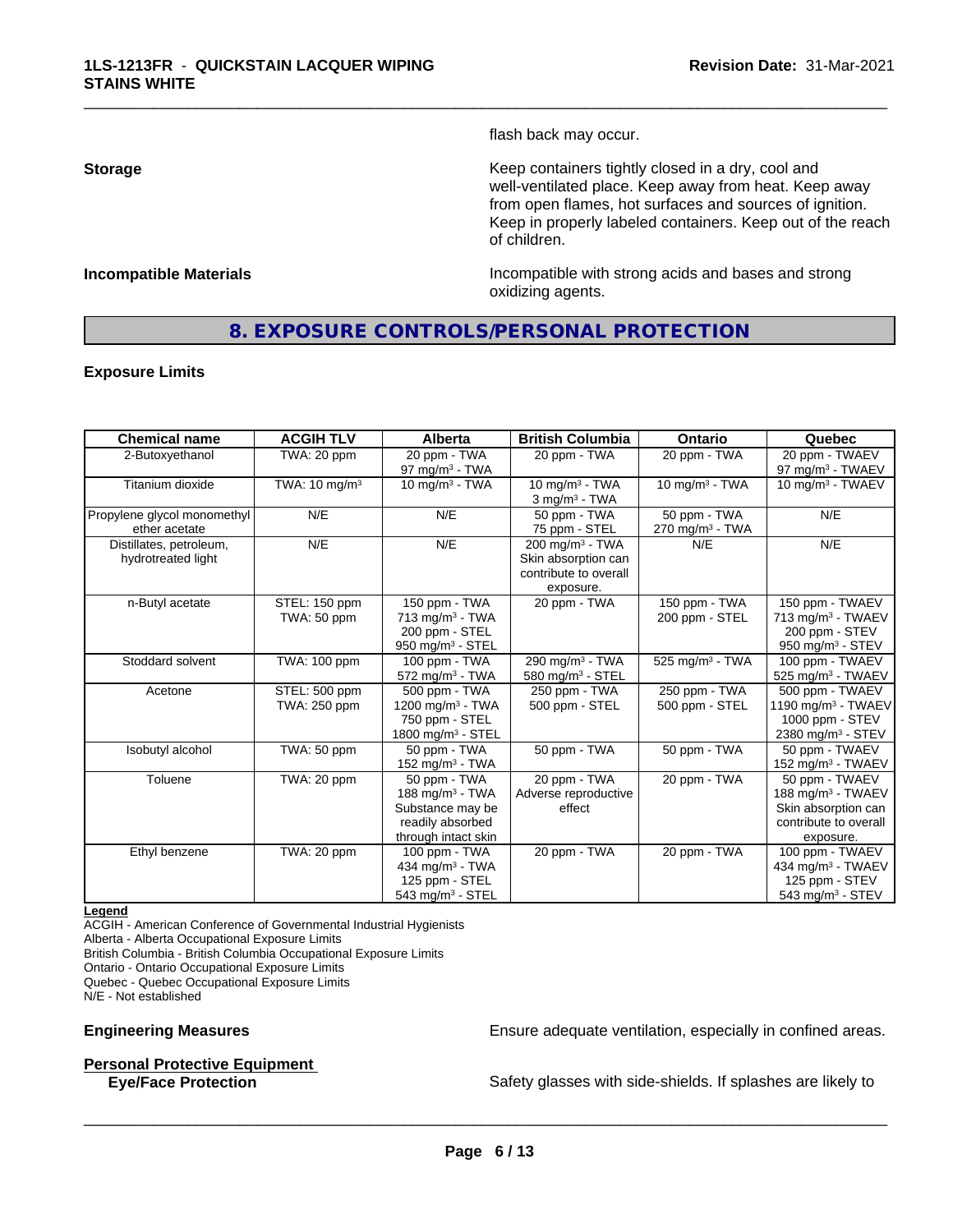occur, wear: Tightly fitting safety goggles **Skin Protection Protection** Protective gloves and impervious clothing. **Respiratory Protection Exercise 2018** Use only with adequate ventilation. In operations where exposure limits are exceeded, use a NIOSH approved respirator that has been selected by a technically qualified person for the specific work conditions. When spraying the product or applying in confined areas, wear a NIOSH approved respirator specified for paint spray or organic vapors.

**Hygiene Measures Avoid contact with skin, eyes and clothing. Remove and Hygiene Measures** and clothing. Remove and wash contaminated clothing before re-use. Wash thoroughly after handling.

# **9. PHYSICAL AND CHEMICAL PROPERTIES**

**Appearance** liquid<br> **Appearance** liquid<br> **Odor** solvent **Odor** solvent **Odor Threshold No information available** No information available **Density (Ibs/gal)** 8.95 - 9.05 **Specific Gravity** 1.07 - 1.09 **pH**<br>
Viscosity (cps) The Contract Contract Contract Contract Contract Contract Contract Contract Contract Contract C<br>
No information available **Solubility(ies)** No information available **Water solubility** No information available **Evaporation Rate No information available No information available Vapor pressure** No information available **Vapor density**<br> **We Solids**<br>
We Solids
25 - 35 **Wt. % Solids** 25 - 35<br> **Vol. % Solids** 20<br>
20 - 20 **Vol. % Solids Wt. % Volatiles** 65 - 75 **Vol. % Volatiles** 80 - 90 **VOC Regulatory Limit (g/L)** < 850 **Boiling Point (°F)** 226 **Boiling Point (°C)** 108 **Freezing point (°F)** No information available **Freezing Point (°C)** The state of the Monometer of Noinformation available **Flash point (°F)** 47 **Flash Point (°C)** 8 **Method** PMCC **Flammability (solid, gas)** Not applicable **Upper flammability limit:**<br> **Lower flammability limit:** Not applicable Not applicable **Lower flammability limit:**<br> **Autoignition Temperature (°F)** Not applicable available **Autoignition Temperature (°F) Autoignition Temperature (°C)** No information available **Decomposition Temperature (°F)** No information available **Decomposition Temperature (°C)** No information available **Partition coefficient** No information available

**Viscosity (cps)** No information available

\_\_\_\_\_\_\_\_\_\_\_\_\_\_\_\_\_\_\_\_\_\_\_\_\_\_\_\_\_\_\_\_\_\_\_\_\_\_\_\_\_\_\_\_\_\_\_\_\_\_\_\_\_\_\_\_\_\_\_\_\_\_\_\_\_\_\_\_\_\_\_\_\_\_\_\_\_\_\_\_\_\_\_\_\_\_\_\_\_\_\_\_\_

# **10. STABILITY AND REACTIVITY**

**Reactivity** Not Applicable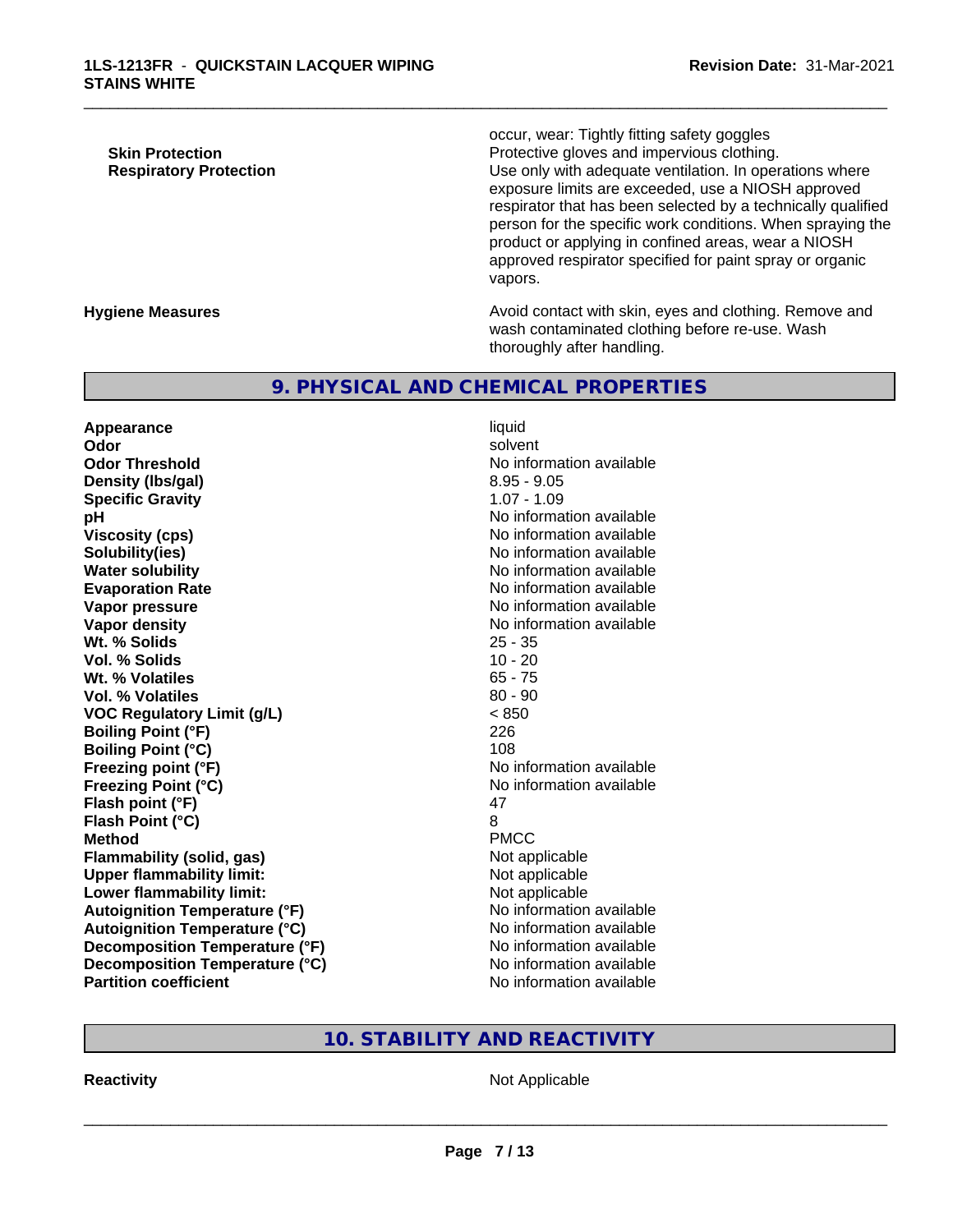| <b>Chemical Stability</b>                 | Stable under normal conditions. Hazardous polymerisation<br>does not occur.                                               |
|-------------------------------------------|---------------------------------------------------------------------------------------------------------------------------|
| <b>Conditions to avoid</b>                | Keep away from open flames, hot surfaces, static<br>electricity and sources of ignition. Sparks. Elevated<br>temperature. |
| <b>Incompatible Materials</b>             | Incompatible with strong acids and bases and strong<br>oxidizing agents.                                                  |
| <b>Hazardous Decomposition Products</b>   | Thermal decomposition can lead to release of irritating<br>gases and vapors.                                              |
| <b>Possibility of hazardous reactions</b> | None under normal conditions of use.                                                                                      |

# **11. TOXICOLOGICAL INFORMATION**

**Product Information Information on likely routes of exposure**

**Acute Toxicity** 

**Principal Routes of Exposure Exposure** Eye contact, skin contact and inhalation.

**Product Information** Repeated or prolonged exposure to organic solvents may lead to permanent brain and nervous system damage. Intentional misuse by deliberately concentrating and inhaling vapors may be harmful or fatal.

#### **Symptoms** related to the physical, chemical and toxicological characteristics

**Symptoms** No information available

#### **Delayed and immediate effects as well as chronic effects from short and long-term exposure**

| Eye contact                 | Severely irritating to eyes. May cause burns. Risk of<br>serious damage to eyes.                                                                                                                                                                                 |
|-----------------------------|------------------------------------------------------------------------------------------------------------------------------------------------------------------------------------------------------------------------------------------------------------------|
| <b>Skin contact</b>         | May cause skin irritation and/or dermatitis. Prolonged skin<br>contact may defat the skin and produce dermatitis.                                                                                                                                                |
| <b>Inhalation</b>           | Harmful by inhalation. High vapor / aerosol concentrations<br>are irritating to the eyes, nose, throat and lungs and may<br>cause headaches, dizziness, drowsiness,<br>unconsciousness, and other central nervous system<br>effects.                             |
| Ingestion                   | Harmful if swallowed. Ingestion may cause irritation to<br>mucous membranes. Small amounts of this product<br>aspirated into the respiratory system during ingestion or<br>vomiting may cause mild to severe pulmonary injury,<br>possibly progressing to death. |
| <b>Sensitization</b>        | No information available.                                                                                                                                                                                                                                        |
| <b>Neurological Effects</b> | No information available.                                                                                                                                                                                                                                        |
| <b>Mutagenic Effects</b>    | No information available.                                                                                                                                                                                                                                        |
| <b>Reproductive Effects</b> | Possible risk of impaired fertility. Possible risk of harm to<br>the unborn child.                                                                                                                                                                               |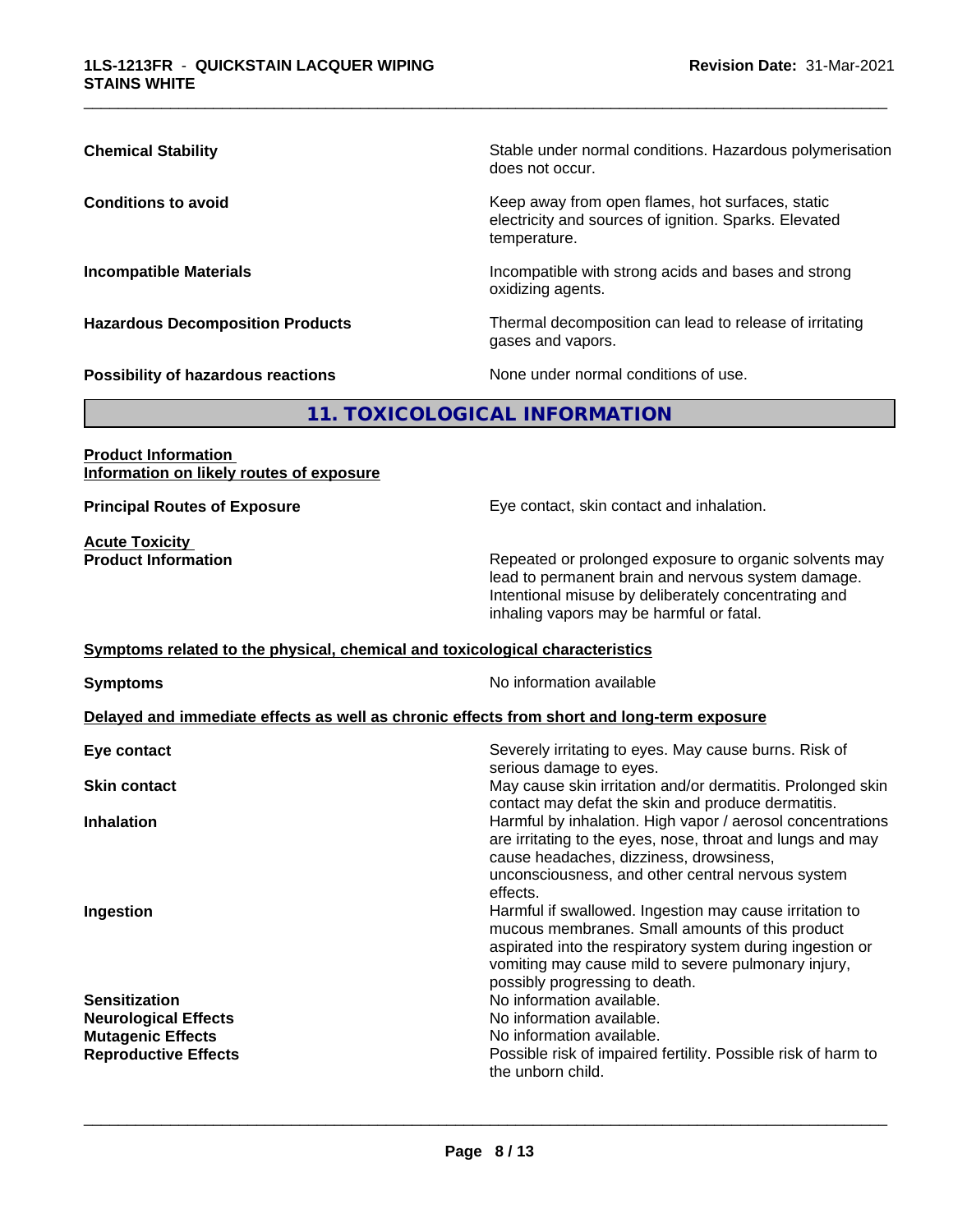| <b>Developmental Effects</b>    | No information available.                                                                                       |
|---------------------------------|-----------------------------------------------------------------------------------------------------------------|
| Target organ effects            | No information available.                                                                                       |
| <b>STOT - single exposure</b>   | May cause disorder and damage to the, Respiratory<br>system, Central nervous system.                            |
| <b>STOT - repeated exposure</b> | Causes damage to organs through prolonged or repeated<br>exposure if inhaled, May cause disorder and damage to  |
|                                 | the, liver, kidney, spleen, blood, Central nervous system,                                                      |
|                                 | Causes damage to organs through prolonged or repeated                                                           |
|                                 | exposure if swallowed, Causes damage to organs through<br>prolonged or repeated exposure in contact with skin.  |
| Other adverse effects           | No information available.                                                                                       |
| <b>Aspiration Hazard</b>        | May be harmful if swallowed and enters airways. Small<br>amounts of this product aspirated into the respiratory |
|                                 | system during ingestion or vomiting may cause mild to                                                           |
|                                 | severe pulmonary injury, possibly progressing to death.                                                         |

### **Numerical measures of toxicity**

#### **The following values are calculated based on chapter 3.1 of the GHS document**

| ATEmix (oral)                 | 1668 mg/kg  |
|-------------------------------|-------------|
| ATEmix (dermal)               | 2806 mg/ka  |
| ATEmix (inhalation-dust/mist) | 3636.4 ma/L |
| ATEmix (inhalation-vapor)     | 29.1 mg/L   |

#### **Component Information**

| Chemical name                                               | Oral LD50             | Dermal LD50              | Inhalation LC50                       |
|-------------------------------------------------------------|-----------------------|--------------------------|---------------------------------------|
| 2-Butoxyethanol<br>111-76-2                                 | $= 1300$ mg/kg (Rat)  | > 2000 mg/kg (Rabbit)    | $>$ 4.9 mg/L (Rat) 3H                 |
| Titanium dioxide<br>13463-67-7                              | $> 10000$ mg/kg (Rat) |                          |                                       |
| Propylene glycol monomethyl ether<br>acetate<br>108-65-6    | $= 8532$ mg/kg (Rat)  | > 5 g/kg (Rabbit)        |                                       |
| Distillates, petroleum, hydrotreated<br>light<br>64742-47-8 | $> 5000$ mg/kg (Rat)  | $>$ 2000 mg/kg (Rabbit)  | $> 5.2$ mg/L (Rat) 4 h                |
| n-Butyl acetate<br>123-86-4                                 | $= 10768$ mg/kg (Rat) | $> 17600$ mg/kg (Rabbit) |                                       |
| VM&P naphtha<br>64742-89-8                                  |                       | $=$ 3000 mg/kg (Rabbit)  |                                       |
| Acetone<br>67-64-1                                          | $= 5800$ mg/kg (Rat)  | $> 15700$ mg/kg (Rabbit) | $= 50100$ mg/m <sup>3</sup> (Rat) 8 h |
| cellulose, nitrate<br>9004-70-0                             | $5$ g/kg (Rat)        |                          |                                       |
| Isobutyl alcohol<br>78-83-1                                 | $= 2460$ mg/kg (Rat)  | $=$ 3400 mg/kg (Rabbit)  | $> 6.5$ mg/L (Rat) 4 h                |
| Toluene<br>108-88-3                                         | $= 2600$ mg/kg (Rat)  | $= 12000$ mg/kg (Rabbit) |                                       |
| Ethyl benzene<br>$100 - 41 - 4$                             | $=$ 3500 mg/kg (Rat)  | $= 15400$ mg/kg (Rabbit) | $= 17.4$ mg/L (Rat) 4 h               |

# **Chronic Toxicity**

# **Carcinogenicity**

*The information below indicateswhether each agency has listed any ingredient as a carcinogen:.*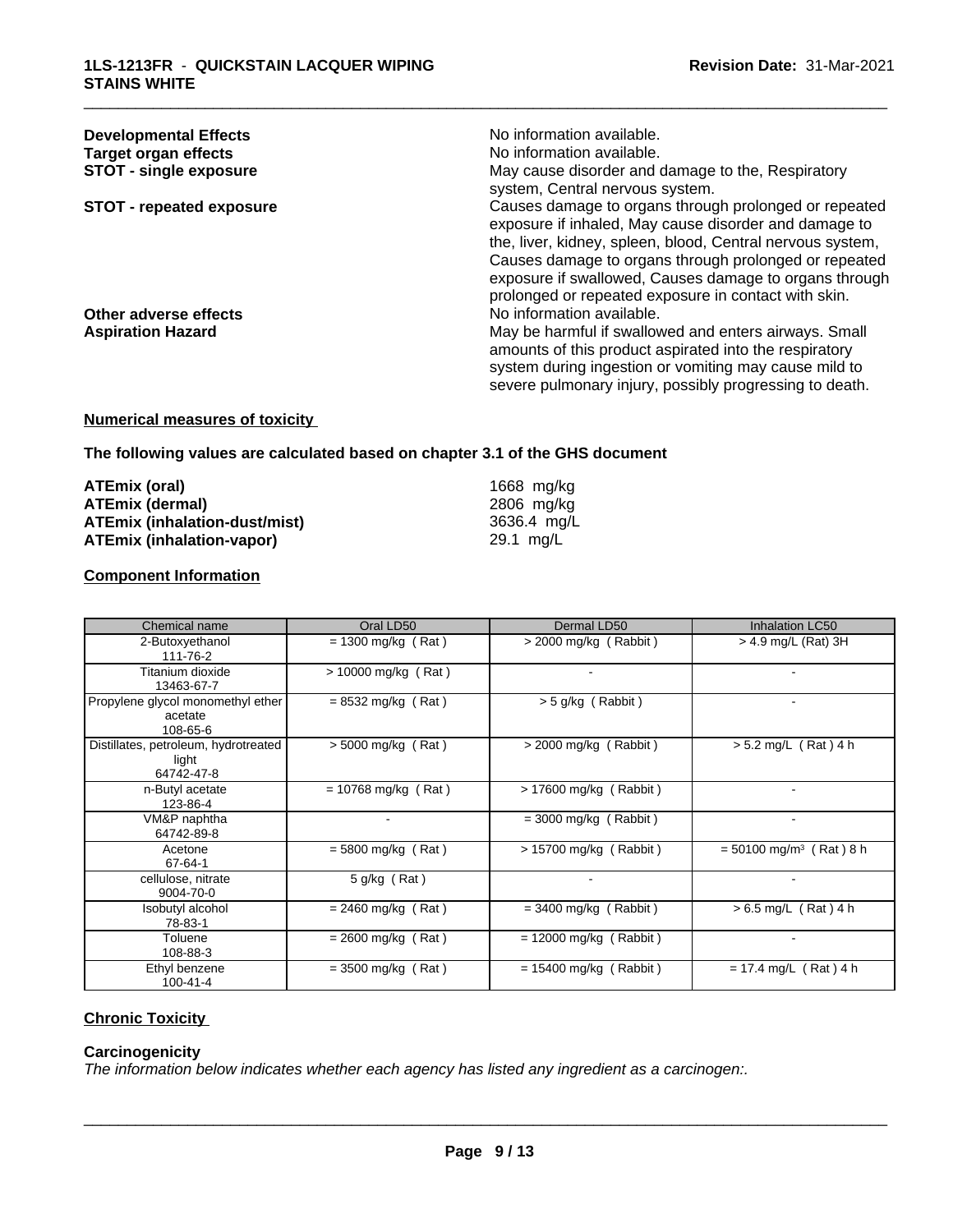| <b>Chemical name</b> | <b>IARC</b>                    | <b>NTP</b> |
|----------------------|--------------------------------|------------|
|                      | 2B - Possible Human Carcinogen |            |
| Titanium dioxide     |                                |            |
|                      | 2B - Possible Human Carcinogen |            |
| l Ethvl benzene      |                                |            |

• Although IARC has classified titanium dioxide as possibly carcinogenic to humans (2B), their summary concludes: "No significant exposure to titanium dioxide is thought to occur during the use of products in which titanium dioxide is bound to other materials, such as paint."

#### **Legend**

IARC - International Agency for Research on Cancer NTP - National Toxicity Program OSHA - Occupational Safety & Health Administration

**12. ECOLOGICAL INFORMATION**

# **Ecotoxicity Effects**

The environmental impact of this product has not been fully investigated.

#### **Product Information**

#### **Acute Toxicity to Fish**

No information available

#### **Acute Toxicity to Aquatic Invertebrates**

No information available

#### **Acute Toxicity to Aquatic Plants**

No information available

#### **Persistence / Degradability**

No information available.

#### **Bioaccumulation**

There is no data for this product.

#### **Mobility in Environmental Media**

No information available.

#### **Ozone**

No information available

### **Component Information**

#### **Acute Toxicity to Fish**

2-Butoxyethanol LC50: 1490 mg/L (Bluegill sunfish - 96 hr.) Titanium dioxide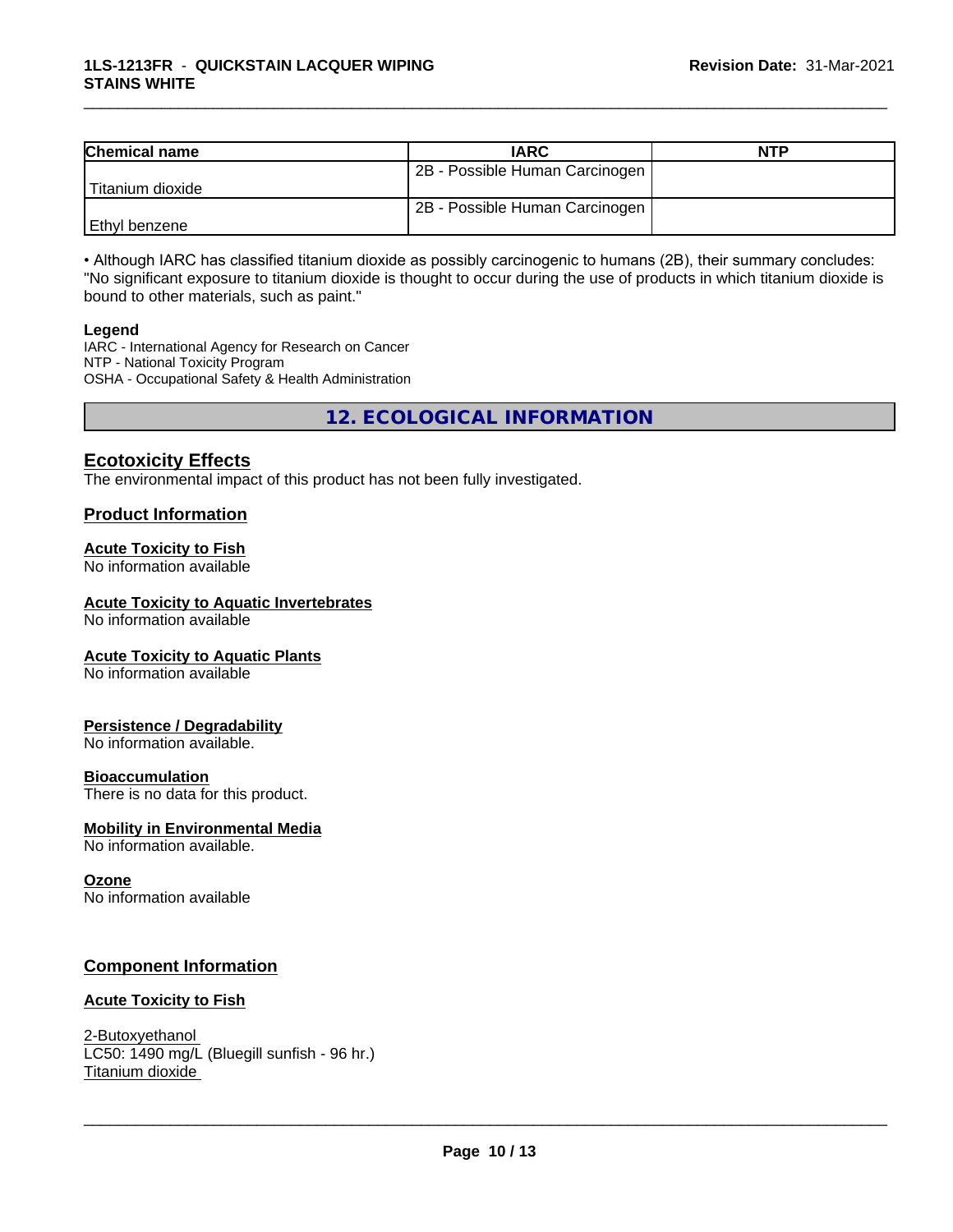$LC50:$  > 1000 mg/L (Fathead Minnow - 96 hr.) n-Butyl acetate LC50: 18 mg/L (Fathead Minnow - 96 hr.) Acetone LC50: 8300 (Bluegill - 96 hr.) mg/L Ethyl benzene LC50: 12.1 mg/L (Fathead Minnow - 96 hr.)

#### **Acute Toxicity to Aquatic Invertebrates**

n-Butyl acetate EC50: 72.8 mg/L (Daphnia magna - 48 hr.) Acetone EC50: 12600 mg/L (Daphnia magna - 48 hr.) Ethyl benzene EC50: 1.8 mg/L (Daphnia magna - 48 hr.)

#### **Acute Toxicity to Aquatic Plants**

n-Butyl acetate EC50: 674.7 mg/L (Green algae (Scenedesmus subspicatus), 72 hrs.) Ethyl benzene EC50: 4.6 mg/L (Green algae (Scenedesmus subspicatus), 72 hrs.)

# **13. DISPOSAL CONSIDERATIONS**

\_\_\_\_\_\_\_\_\_\_\_\_\_\_\_\_\_\_\_\_\_\_\_\_\_\_\_\_\_\_\_\_\_\_\_\_\_\_\_\_\_\_\_\_\_\_\_\_\_\_\_\_\_\_\_\_\_\_\_\_\_\_\_\_\_\_\_\_\_\_\_\_\_\_\_\_\_\_\_\_\_\_\_\_\_\_\_\_\_\_\_\_\_

**Waste Disposal Method Dispose of in accordance with federal, state, provincial,** and local regulations. Local requirements may vary, consult your sanitation department or state-designated environmental protection agency for more disposal options.

**Empty Container Warning <b>Emptied** Containers may retain product residue. Follow label warnings even after container is emptied. Residual vapors may explode on ignition.

# **14. TRANSPORT INFORMATION**

| TDG<br><b>Proper Shipping Name</b><br><b>Hazard class</b><br>UN-No.<br><b>Packing Group</b><br><b>Description</b> | <b>PAINT</b><br>3<br>UN1263<br>Ш<br>UN1263, PAINT, 3, II |  |  |  |
|-------------------------------------------------------------------------------------------------------------------|----------------------------------------------------------|--|--|--|
| ICAO / IATA                                                                                                       | Contact the preparer for further information.            |  |  |  |
| <b>IMDG / IMO</b>                                                                                                 | Contact the preparer for further information.            |  |  |  |
|                                                                                                                   |                                                          |  |  |  |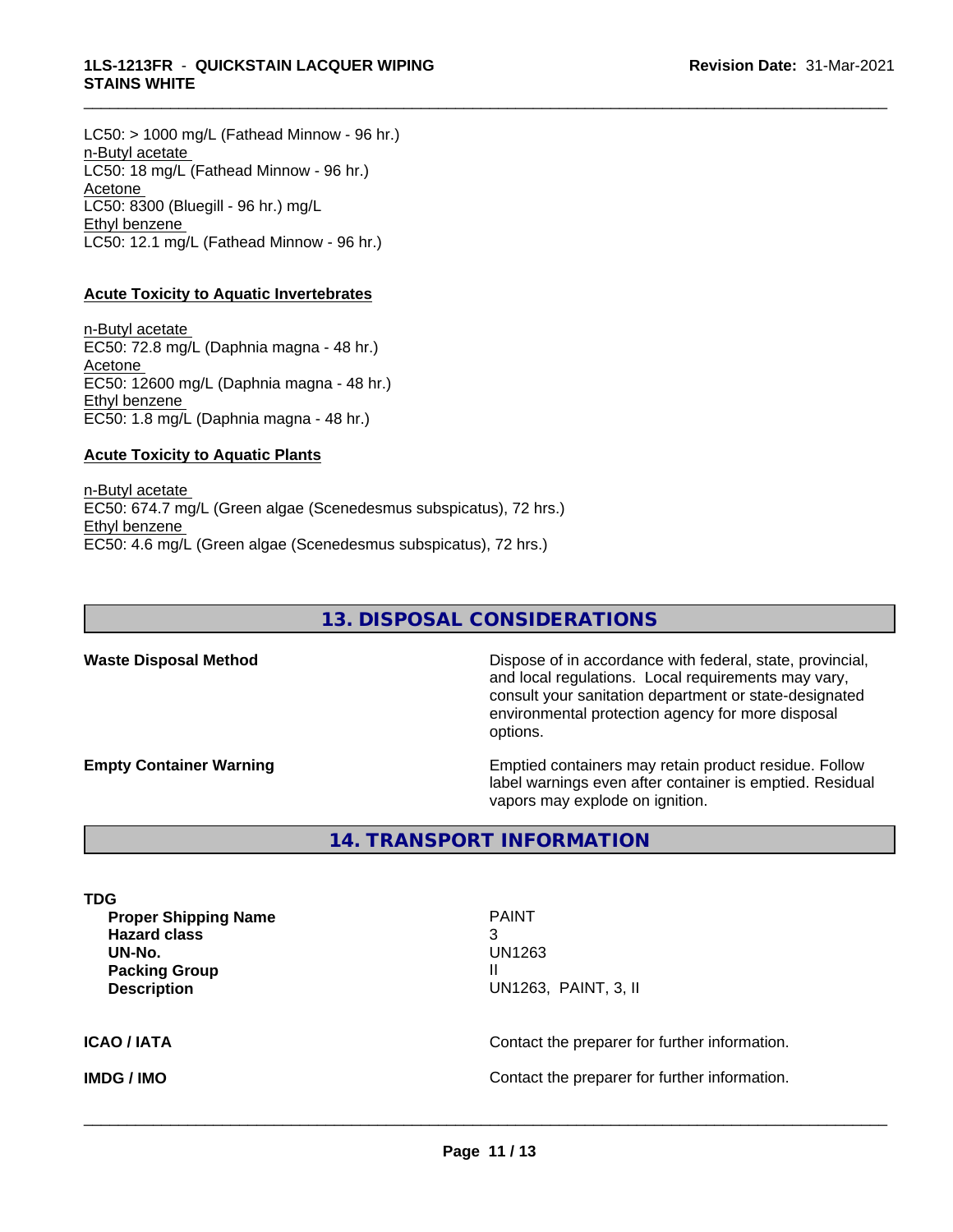# **15. REGULATORY INFORMATION**

\_\_\_\_\_\_\_\_\_\_\_\_\_\_\_\_\_\_\_\_\_\_\_\_\_\_\_\_\_\_\_\_\_\_\_\_\_\_\_\_\_\_\_\_\_\_\_\_\_\_\_\_\_\_\_\_\_\_\_\_\_\_\_\_\_\_\_\_\_\_\_\_\_\_\_\_\_\_\_\_\_\_\_\_\_\_\_\_\_\_\_\_\_

# **International Inventories**

| <b>TSCA: United States</b> | Yes - All components are listed or exempt. |
|----------------------------|--------------------------------------------|
| <b>DSL: Canada</b>         | Yes - All components are listed or exempt. |

# **National Pollutant Release Inventory (NPRI)**

#### **NPRI Parts 1- 4**

This product contains the following Parts 1-4 NPRI chemicals:

| <b>Chemical name</b> | <b>CAS No.</b> | Weight-%       | <b>NPRI Parts 1-4</b> |  |
|----------------------|----------------|----------------|-----------------------|--|
| 2-Butoxyethanol      | 111-76-2       | $10 - 30\%$    | ∟isted                |  |
| Isobutyl alcohol     | 78-83-1        | - 5%           | ∟isted                |  |
| Toluene              | 108-88-3       | $0.5 - 1\%$    | ∟isted                |  |
| Ethyl benzene        | 100-41-4       | $0.1 - 0.25\%$ | ∟isted                |  |
|                      |                |                |                       |  |

#### **NPRI Part 5**

This product contains the following NPRI Part 5 Chemicals:

| <b>Chemical name</b>                 | CAS No.    | Weight-%    | <b>NPRI Part 5</b> |  |
|--------------------------------------|------------|-------------|--------------------|--|
| 2-Butoxyethanol                      | 111-76-2   | $10 - 30\%$ | Listed             |  |
| Propylene glycol monomethyl ether    | 108-65-6   | $10 - 30%$  | Listed             |  |
| acetate                              |            |             |                    |  |
| Distillates, petroleum, hydrotreated | 64742-47-8 | $5 - 10%$   | Listed             |  |
| light                                |            |             |                    |  |
| n-Butyl acetate                      | 123-86-4   | $3 - 7%$    | Listed             |  |
| Stoddard solvent                     | 8052-41-3  | 1 - 5%      | Listed             |  |
| VM&P naphtha                         | 64742-89-8 | 1 - 5%      | Listed             |  |
| Toluene                              | 108-88-3   | $0.5 - 1\%$ | Listed             |  |

#### **WHMIS Regulatory Status**

This product has been classified in accordance with the hazard criteria of the Hazardous Products Regulations (HPR) and the SDS contains all the information required by the HPR.

|                                                                                                                                                       |            | <b>16. OTHER INFORMATION</b> |               |          |  |
|-------------------------------------------------------------------------------------------------------------------------------------------------------|------------|------------------------------|---------------|----------|--|
| HMIS -                                                                                                                                                | Health: 3* | <b>Flammability: 3</b>       | Reactivity: 1 | $PPE: -$ |  |
| <b>HMIS Legend</b><br>0 - Minimal Hazard<br>1 - Slight Hazard<br>2 - Moderate Hazard<br>3 - Serious Hazard<br>4 - Severe Hazard<br>* - Chronic Hazard |            |                              |               |          |  |